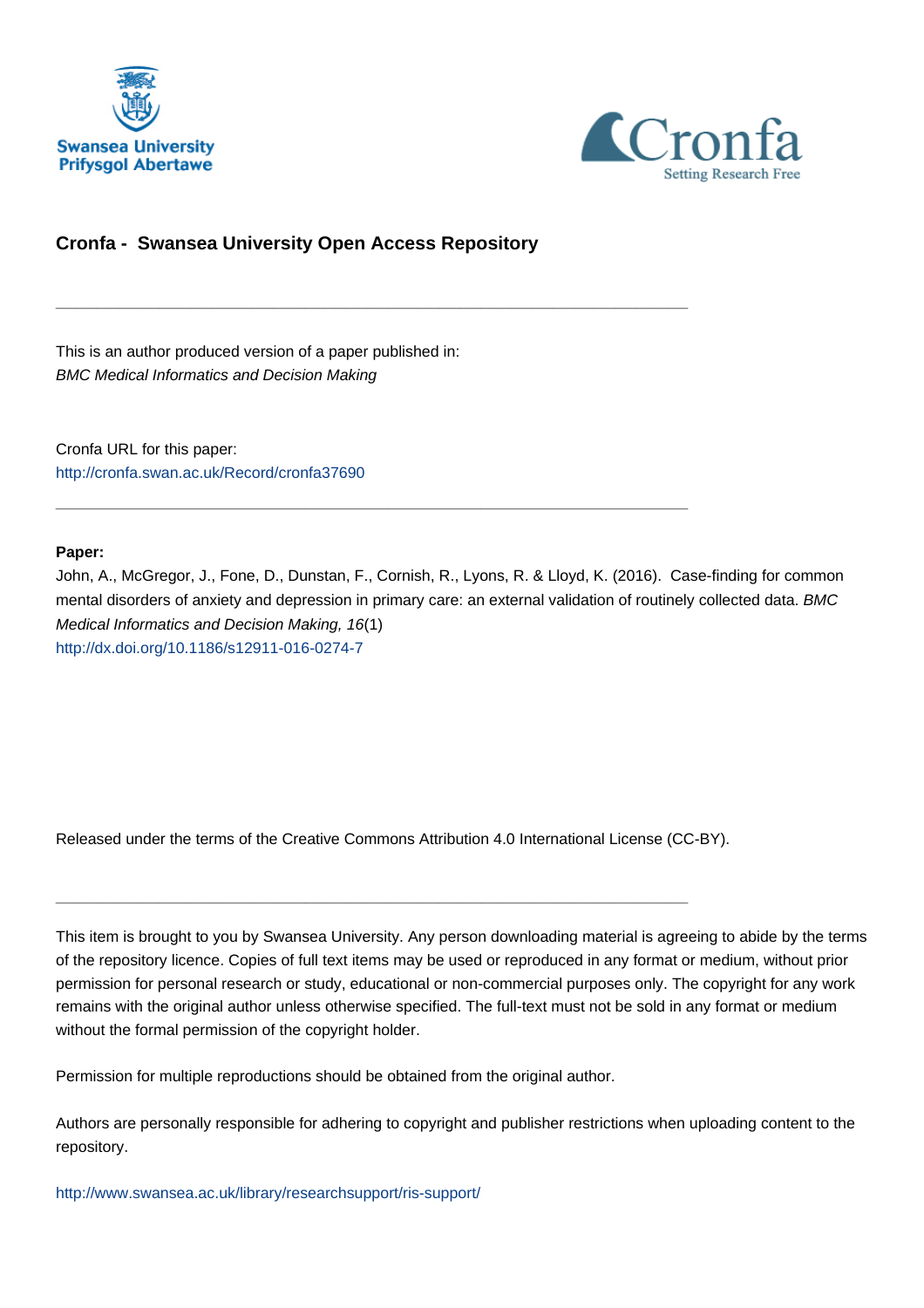# **RESEARCH ARTICLE Example 2014 12:30 The Community Community Community Community Community Community Community**



# Case-finding for common mental disorders of anxiety and depression in primary care: an external validation of routinely collected data

Ann John<sup>1,2\*</sup>, Joanne McGregor<sup>1</sup>, David Fone<sup>2,3</sup>, Frank Dunstan<sup>3</sup>, Rosie Cornish<sup>4</sup>, Ronan A. Lyons<sup>1,2</sup> and Keith R. Lloyd<sup>1</sup>

# Abstract

**Background:** The robustness of epidemiological research using routinely collected primary care electronic data to support policy and practice for common mental disorders (CMD) anxiety and depression would be greatly enhanced by appropriate validation of diagnostic codes and algorithms for data extraction. We aimed to create a robust research platform for CMD using population-based, routinely collected primary care electronic data.

Methods: We developed a set of Read code lists (diagnosis, symptoms, treatments) for the identification of anxiety and depression in the General Practice Database (GPD) within the Secure Anonymised Information Linkage Databank at Swansea University, and assessed 12 algorithms for Read codes to define cases according to various criteria. Annual incidence rates were calculated per 1000 person years at risk (PYAR) to assess recording practice for these CMD between January 1<sup>st</sup> 2000 and December 31<sup>st</sup> 2009. We anonymously linked the 2799 MHI-5 Caerphilly Health and Social Needs Survey (CHSNS) respondents aged 18 to 74 years to their routinely collected GP data in SAIL. We estimated the sensitivity, specificity and positive predictive value of the various algorithms using the MHI-5 as the gold standard.

Results: The incidence of combined depression/anxiety diagnoses remained stable over the ten-year period in a population of over 500,000 but symptoms increased from 6.5 to 20.7 per 1000 PYAR. A 'historical' GP diagnosis for depression/anxiety currently treated plus a current diagnosis (treated or untreated) resulted in a specificity of 0.96, sensitivity 0.29 and PPV 0.76. Adding current symptom codes improved sensitivity (0.32) with a marginal effect on specificity (0.95) and PPV (0.74).

**Conclusions:** We have developed an algorithm with a high specificity and PPV of detecting cases of anxiety and depression from routine GP data that incorporates symptom codes to reflect GP coding behaviour. We have demonstrated that using diagnosis and current treatment alone to identify cases for depression and anxiety using routinely collected primary care data will miss a number of true cases given changes in GP recording behaviour. The Read code lists plus the developed algorithms will be applicable to other routinely collected primary care datasets, creating a platform for future e-cohort research into these conditions.

Keywords: Anxiety, Depression, Electronic health records, Validation

\* Correspondence: a.john@swansea.ac.uk <sup>1</sup>

<sup>1</sup>Farr Institute of Health Informatics Research, Swansea University Medical

School, Singleton Park, Swansea SA2 8PP, UK

<sup>2</sup>Public Health Wales NHS Trust, Cardiff, UK

Full list of author information is available at the end of the article



© 2016 John et al. Open Access This article is distributed under the terms of the Creative Commons Attribution 4.0 International License (http://creativecommons.org/licenses/by/4.0/), which permits unrestricted use, distribution, and reproduction in any medium, provided you give appropriate credit to the original author(s) and the source, provide a link to the Creative Commons license, and indicate if changes were made. The Creative Commons Public Domain Dedication waiver (http://creativecommons.org/publicdomain/zero/1.0/) applies to the data made available in this article, unless otherwise stated.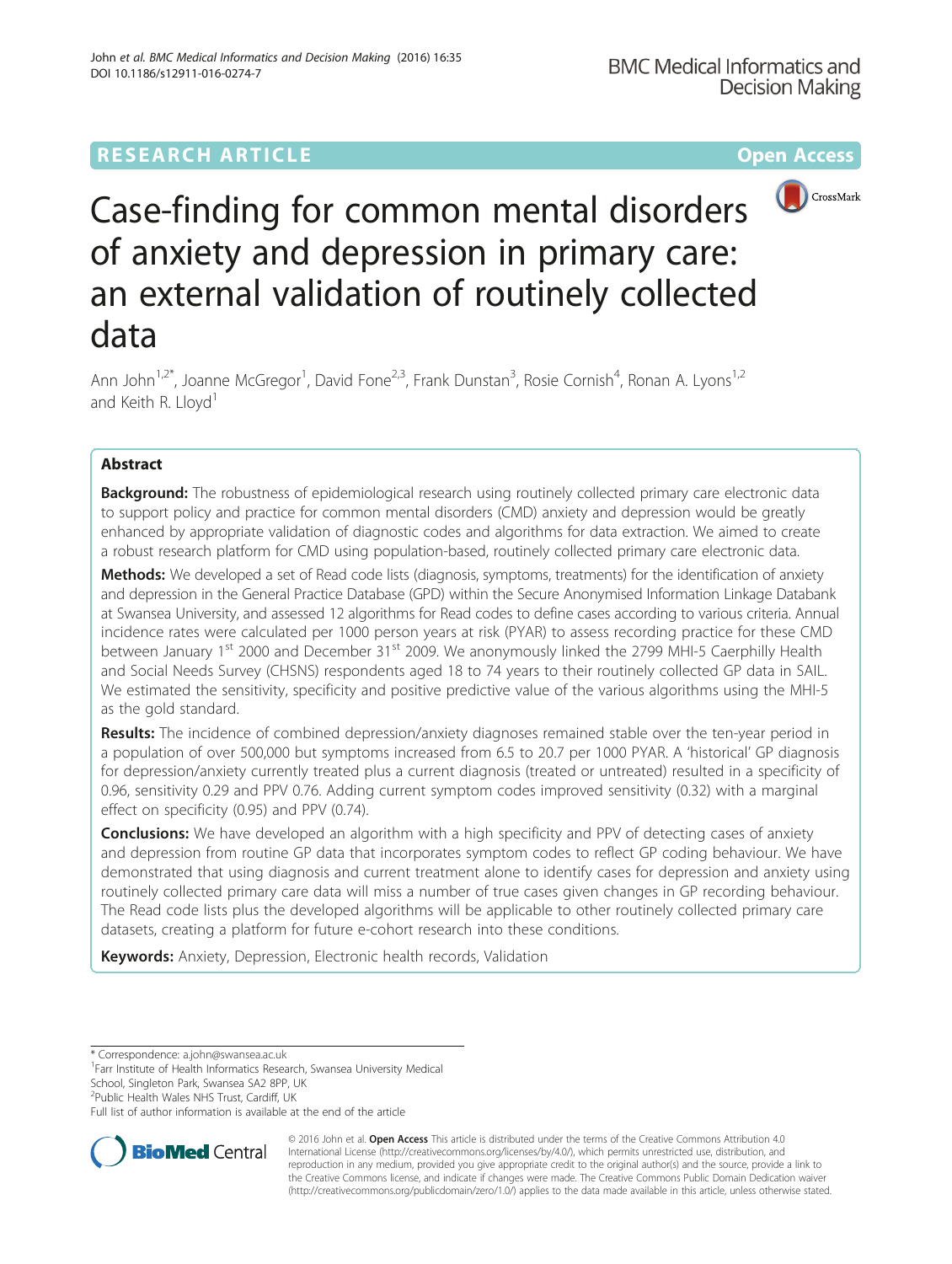# Background

Common mental disorders (CMD) are an important public health problem comprising depression, anxiety, panic and somatisation and usually presenting as mixed syndromes with mixed symptoms. They are significant contributors to impaired health, well-being and health services utilisation, direct and indirect costs to the economy and overall mortality [1–4] CMD have a combined community prevalence of between 15 % and 30 %, depending on the population and case definition used [5, 6].

The community prevalence of CMD is significantly greater than in primary are because only around one-third of affected people seek help in primary care [7]. Among attendees, depression and anxiety (the most common CMDs) often go unrecognised [7–11]. Ten years ago, of those recognised, fewer than one-third received treatment [12]. Up to three-quarters may have visited their physician in the previous year with seemingly unrelated complaints [13–16]. In primary care settings, decisions about who should receive treatment for recognised CMD seem to be made on a patient-by-patient basis, influenced by the severity of symptoms demonstrated [17]. In the UK over the last decade, GPs have become more likely to record individual symptoms rather than specific CMD diagnoses [18, 19].

Routinely collected electronic health records have the potential to support policy and enhance the practice of health and social care. The validity and reliability of research using routinely collected primary care electronic data depends upon its quality and completeness. Overall, the validity of primary care diagnoses in the UK tends to be high, although the quality of reporting and detailed descriptions of validation methods are often variable and inadequate [20].

Any method clarifying the most robust way to identify a case of anxiety and depression from routinely collected primary care data would support research in this area. Previously we identified suitable participants for a trial in depression using electronic general practice data by an internal validation methodology involving two independent clinicians [21]. In this study we assess our ability to identify cases of CMD in the primary care dataset by an external validation method using a survey administered mental health score.

# Methods

# Aim

We aimed to create a robust research platform for CMD (anxiety and depression) using population-based, routinely collected primary care electronic data.

# **Objectives**

We planned to create Read code lists and algorithms to identify primary care recorded CMD anxiety and depression in order to assess any changes in diagnostic recording for CMD anxiety and depression in the General Practice Dataset (GPD) between January  $1<sup>st</sup>$  2000 and December  $31<sup>st</sup>$  2009 in those aged over 18 years. These algorithms for case-finding of primary care recorded anxiety and depression will then be compared to the five-item Mental Health Inventory (MHI-5), as a measure of mental health status.

#### Ethical approval

The ethical considerations of this project were covered by permissions granted to the Swansea Secure Anonymised Information Linkage (SAIL) Databank and the Caerphilly Health and Social Needs Survey (CHSNS) [22]. Additionally we gained approval from the Swansea University Information Governance Review Panel, an independent body consisting of a range of government, regulatory and professional agencies, including the NHS Research Ethics Service and members of the public, which grants approval to studies conducted within the SAIL Databank.

#### Data source

# Caerphilly health & social needs survey

The CHSNS is a community study of health inequality set in Caerphilly county borough, Wales [22–24]. The current dataset comprises a two-wave cross-sectional postal questionnaire survey. The baseline survey sample (wave 1) was drawn from a total population of 132,613 residents aged 18 years and over recorded in the then current local General Medical Practice administrative register on May  $31<sup>st</sup>$  2001. This produced a representative dataset on 10,892 residents of the borough, aged 18 to 74 years. The response rate for wave 1 was 63.0 %. In 2008, a follow-up postal questionnaire survey was carried out (wave 2) of surviving baseline respondents, then aged 25 to 81 years, with a response rate of 50.2 % [23, 24].

# Measure of mental health

Both waves of the survey included responses to SF-36, version 2, health status questionnaire. The measure of mental health in this study was the five-item MHI-5, a sub-scale of the SF-36. Its validity and reliability, as a measure of mental health status, are well established [25, 26] and reflect the continuously distributed, single dimensional nature of CMD symptoms in the population [27, 28]. We restricted this analysis to those aged under 75 years at baseline, the MHI-5 being less reliable in UK elderly populations [29, 30]. The assessment of CMD using the MHI-5 scale has been performed previously and is well established [22, 31–34]. It performs at least as well as the General Health Questionnaire [22, 31–36]. The response scores were transformed using the scale developers' published method, with imputation of missing data, to a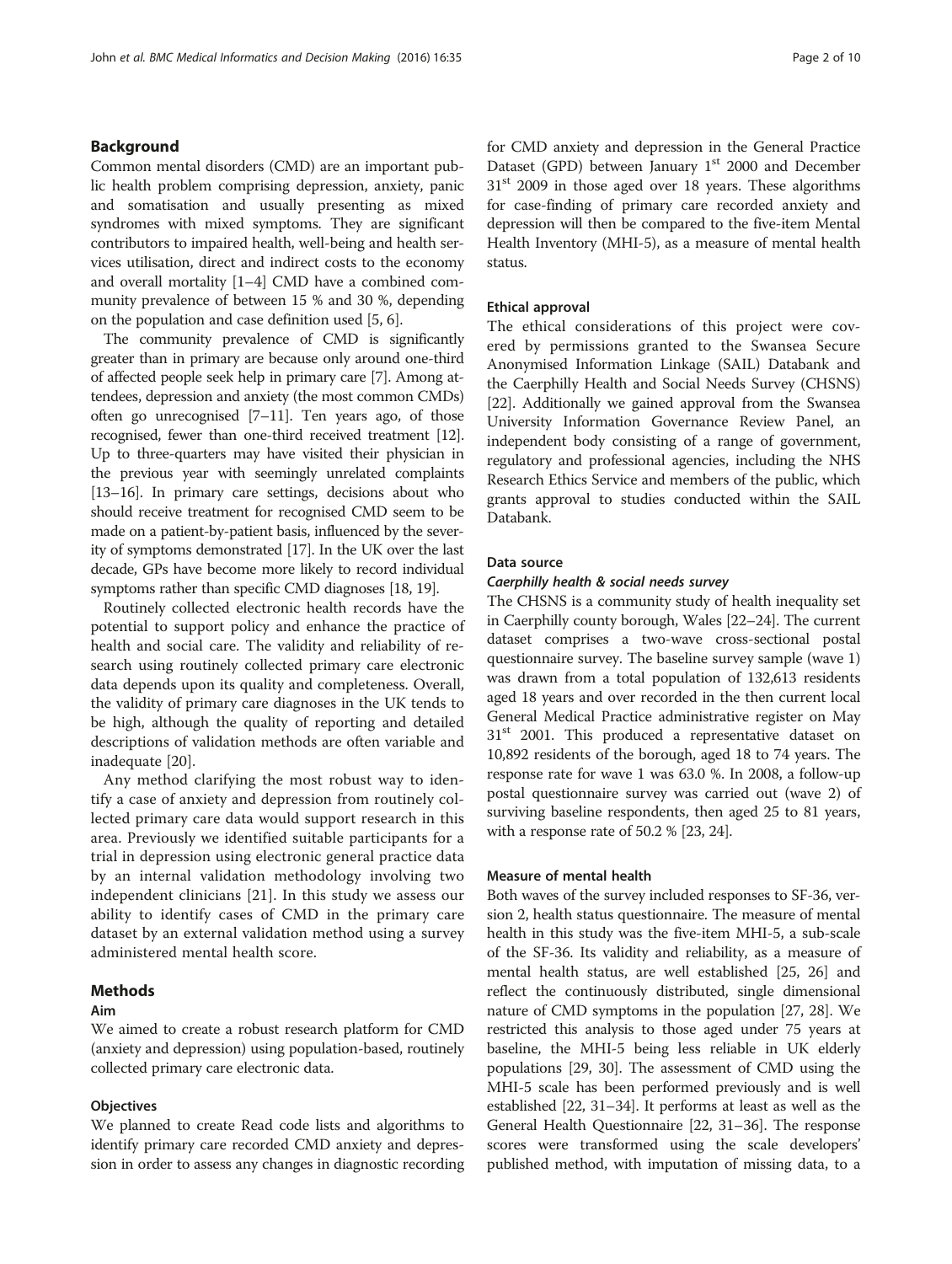scale of range 0 to 100, with lower scores indicating poorer mental health [37].

Our previous work [38] has demonstrated a range of methods for producing a cut-point on the MHI-5 thus overcoming earlier limitations [31, 39]. We state that investigators should consider carefully the cut-point most suitable for their study based primarily on the intended application of the resulting cut-point. We chose a cut-point of ≤60 on the MHI-5 to minimise misclassification rate since we were interested in the within-borough comparisons between MHI-5 scores and GP diagnoses.

## SAIL Databank

The SAIL databank is the national data repository of anonymised, person-based, linkable data in Wales covering a population of 3 million [40, 41]. Robust policies, structures and controls are in place to protect privacy through a reliable matching, anonymisation and encryption process achieved in conjunction with the NHS Wales Informatics Service (NWIS) using a split file approach as detailed by Ford et al. (2009) and Lyons et al., (2009). The split file approach involves separation of identifiers from clinical content, identity matching and creation of pseudonymised linkage keys (Anonymised Linking Fields) by NWIS prior to reassembling and further encryption of data sets using different algorithms within the University (Fig. 1).

The primary care dataset in SAIL (GPD) contains Read codes for each registered individual in a SAIL supplying practice. Read codes are a hierarchical nomenclature used to record clinical summary information. Primary care physicians enter medical diagnoses and symptoms using Read codes. The GPD does not contain any accompanying free text on referral or discharge to or from secondary/tertiary care. It is regularly updated.

# E-cohort creation

The survey dataset was imported into the SAIL databank and an electronic cohort created by record-linking the baseline survey data demographics to the primary care dataset using the Welsh Demographic Service (WDS)

dataset in NWIS. WDS contains the unique NHS number for all individuals who register with the free to use general medical practitioner service (Fig. 1).

# Primary care case selection

Read code lists, corresponding to ICD-10 Chapter V [42] diagnoses of anxiety and depression, were developed by clinical members of the study team with reference to Rait et al. [18] and the Quality Outcomes Framework [43] (Additional file 1: Table S1). These included GP recording of i) anxiety diagnoses e.g. generalized anxiety disorder; ii) anxiety symptoms e.g. anxiousness; iii) mixed anxiety and depression; iv) panic attacks and panic disorders; v) depression diagnoses; vi) depression symptoms. We excluded codes for other psychosis, phobias, obsessive compulsive disorders, post traumatic stress disorder, behavioural disorders, hyperkinetic disorders, conduct disorders and disorders of social functioning in keeping with other studies of this type [18, 19]. We excluded adjustment disorders as conceptually they are an intermediate health condition between normal responses to stress and more severe emotional disorders such as anxiety and depression [44]. We also compiled a Read code list of British National Formulary listed antidepressants, anxiolytics and hypnotics [45] (Additional file 2: Table S2).

We queried the GPD using db2 structured query language, implementing Read Codes Version 2 (5-byte set). We used, devised algorithms and evaluated multiple methods to define a case of anxiety and depression (12 in total as listed in Table 2) incorporating, in various combinations, current and historical diagnoses, symptoms and treatments. Our definition of 'current' was a search for relevant Read codes over a one-year period with the date of the survey response at the midpoint. This was in order to capture those who may present to their GP with CMD but not be diagnosed for a period of time and also those who may delay seeing their GPs for a period of time. Our definition of 'historical' was a search for relevant Read codes through the retrospective longitudinal data housed in the GPD outside the 'current' period. The length of

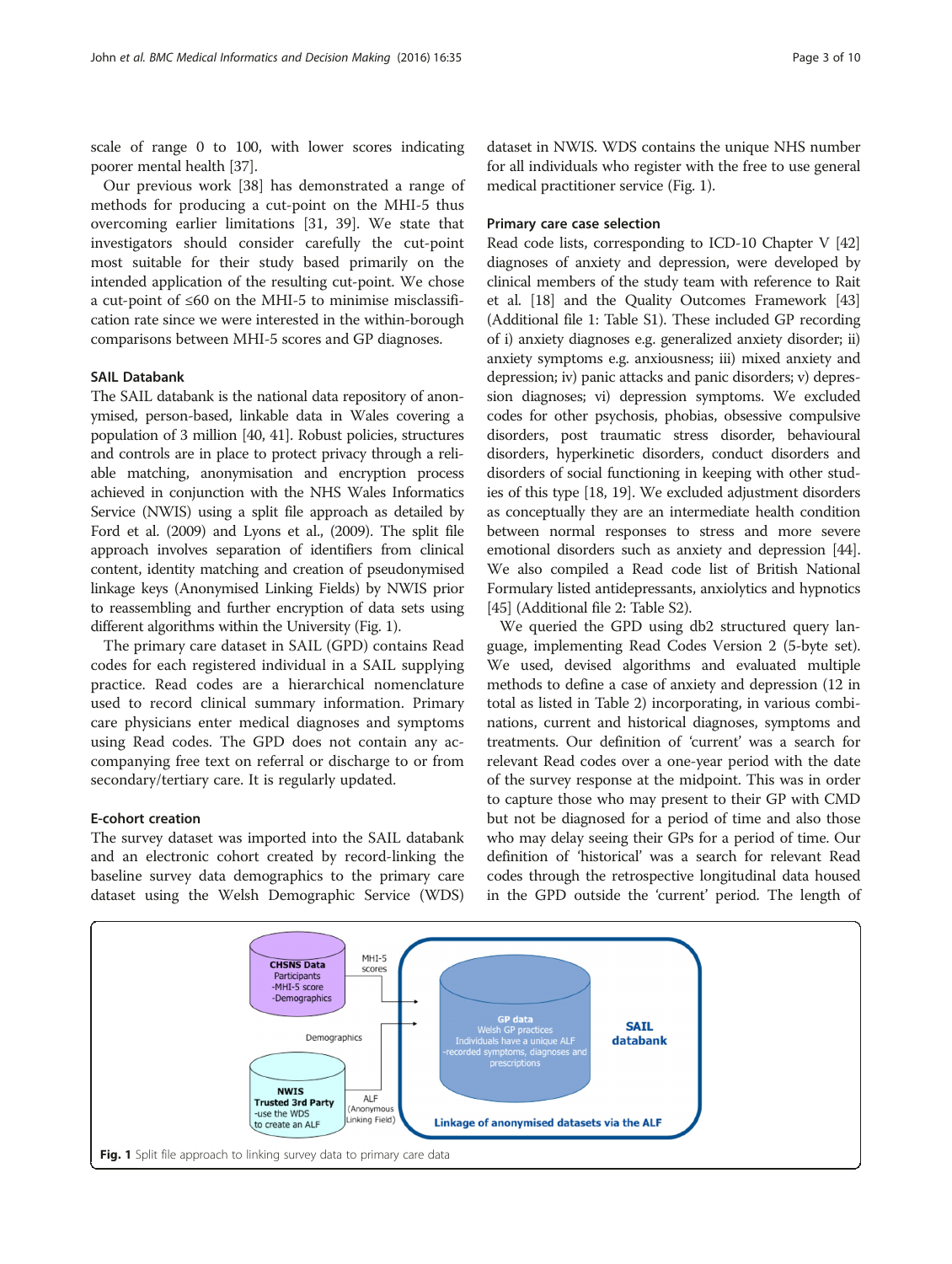retrospective data varied between individuals depending on the length of their registration with a SAIL supplying practice and was longer for wave 2 respondents. Treatment was at least one prescription for an antidepressant, anxiolytic or hypnotic in the one-year current period.

#### Statistical analysis

The data were analysed using SPSS Statistics software (Version 20). We calculated a ten-year period prevalence of anxiety and depression diagnosis in the GPD population between January 1<sup>st</sup> 2000 and December 31<sup>st</sup> 2009 in those aged over 18 years using the study Read code lists. We calculated annual incidence rates of recorded anxiety and depression, based on diagnoses, symptoms and diagnoses and symptoms combined, between 2000 and 2010 to assess changes in diagnostic recording practice for the inclusion of certain codes in our study. A new episode was defined as an entry in the records with no previous entry of that problem recorded in the previous year. We therefore reviewed data from January  $1<sup>st</sup>$  1999.

Annual incidence rates were calculated per 1000 person years at risk (PYAR). We calculated person-time at risk using the start of each year  $(1<sup>st</sup>$  January) or start of registration (plus 6 months) whichever was the later for each of the years. The end date was the earliest of the following: date of leaving a SAIL supplying practice, date of death or the end of the target year  $(31<sup>st</sup> December)$ . We excluded the first six months of data following registration. This allowed for retrospective recording to reduce the chance of prevalent cases being recorded as incident. It was a requirement that each individual contributed at least one year's follow-up data.

We then compared the 'primary care cases', for each of the 12 definitions, to the 'survey cases' separately for both waves of the survey. Sensitivity, specificity and positive predictive values (PPV) for the 12 defined algorithms were calculated, using a cut-point of ≤60 for the MHI-5 (as gold standard) [38]. Sensitivity measures the proportion of cases and specificity the proportion of non-cases, identified in the survey data, correctly identified as such in primary care. The PPV is the probability that the person identified by the algorithm is a survey case and is expressed as a proportion.

We explored the reasons for algorithm 9, based on diagnosis and treatment codes only, identifying false negatives and false positive cases (including the role of symptom codes in this) in the Wave 2 sample since these are the codes used in current literature.

# Results

# Identification of READ codes corresponding to anxiety and depression diagnosis in the SAIL databank GPD

Five hundred twenty two thousand and five hundred seventy eight patients were registered continuously with a GP within the SAIL databank from 1<sup>st</sup> January 2000 to 31<sup>st</sup> December 2009. The ten-year period prevalence of GP recorded diagnoses of anxiety and depression during this time was 16.2 % ( $n = 84,835$ ). Where individuals had more than one type of diagnosis, the ten-year period prevalence for depressive disorders was 9.3 % ( $n = 48,382$ ), mixed anxiety and depression 4.8 % ( $n = 25,256$ ), and anxiety disorders 6.4 % ( $n = 33,284$ ). If depression and anxiety symptom codes were included, the ten-year prevalence was 21.4 % ( $n = 111,768$ ).

# GPs' electronic recording of depression and anxiety

Table 1 and Fig. 2 show trends in the incidence of depression and anxiety between  $1<sup>st</sup>$  January 2000 and 31 $<sup>st</sup>$ </sup> December 2009. The incidence of recorded depression and anxiety diagnoses (combined) remained stable over the ten-year period but the incidence of recorded symptoms increased substantially from 6.5 to 20.7 per 1000 PYAR. The combined incidence of diagnoses and symptoms of depression and anxiety increased from 24.4 to 34.9 1000 PYAR.

# Study population

There were 691,762 individuals aged 18–74 (38.5 % of relevant population in Wales) registered to a SAIL supplying practice continuously between  $1<sup>st</sup>$  May 2001 and 30<sup>th</sup> April 2002 (wave 1 period) and 805,929 (44.8 % of relevant population in Wales) individuals aged 18–74 registered continuously to a SAIL supplying practice between 1<sup>st</sup> May 2008 and  $30<sup>th</sup>$  April 2009 (wave 2 period).

The CHSNS dataset included 10,653 MHI-5 scores from wave 1 and 4,426 MHI-5 scores from wave 2. We matched 2,584 of 10,653 (24.3 %) wave 1 survey responders and 1,195 of 4,426 (27.0 %) wave 2 responders, corresponding to 2799 individuals with MHI-5 scores, to their primary care data. This was on the basis of continuous registration

Table 1 Incidence of GP recorded depression/anxiety broken down by diagnoses and symptoms in the SAIL databank 2000–2010 per 1000 person-years at risk (PYAR)

| Year | Diagnosis recorded<br>(Depression & Anxiety) | Symptom recorded<br>(Depression & Anxiety) | Either Diagnosis<br>or symptom<br>recorded |
|------|----------------------------------------------|--------------------------------------------|--------------------------------------------|
| 2000 | 20.3                                         | 6.5                                        | 24.4                                       |
| 2001 | 23.1                                         | 6.8                                        | 27.3                                       |
| 2002 | 25.3                                         | 9.6                                        | 31.2                                       |
| 2003 | 26.0                                         | 12.7                                       | 34.0                                       |
| 2004 | 25.5                                         | 16.6                                       | 36.7                                       |
| 2005 | 24.7                                         | 17.9                                       | 37.0                                       |
| 2006 | 26.1                                         | 20.3                                       | 39.7                                       |
| 2007 | 21.6                                         | 20.1                                       | 35.6                                       |
| 2008 | 20.4                                         | 19.0                                       | 33.8                                       |
| 2009 | 20.0                                         | 20.7                                       | 34.9                                       |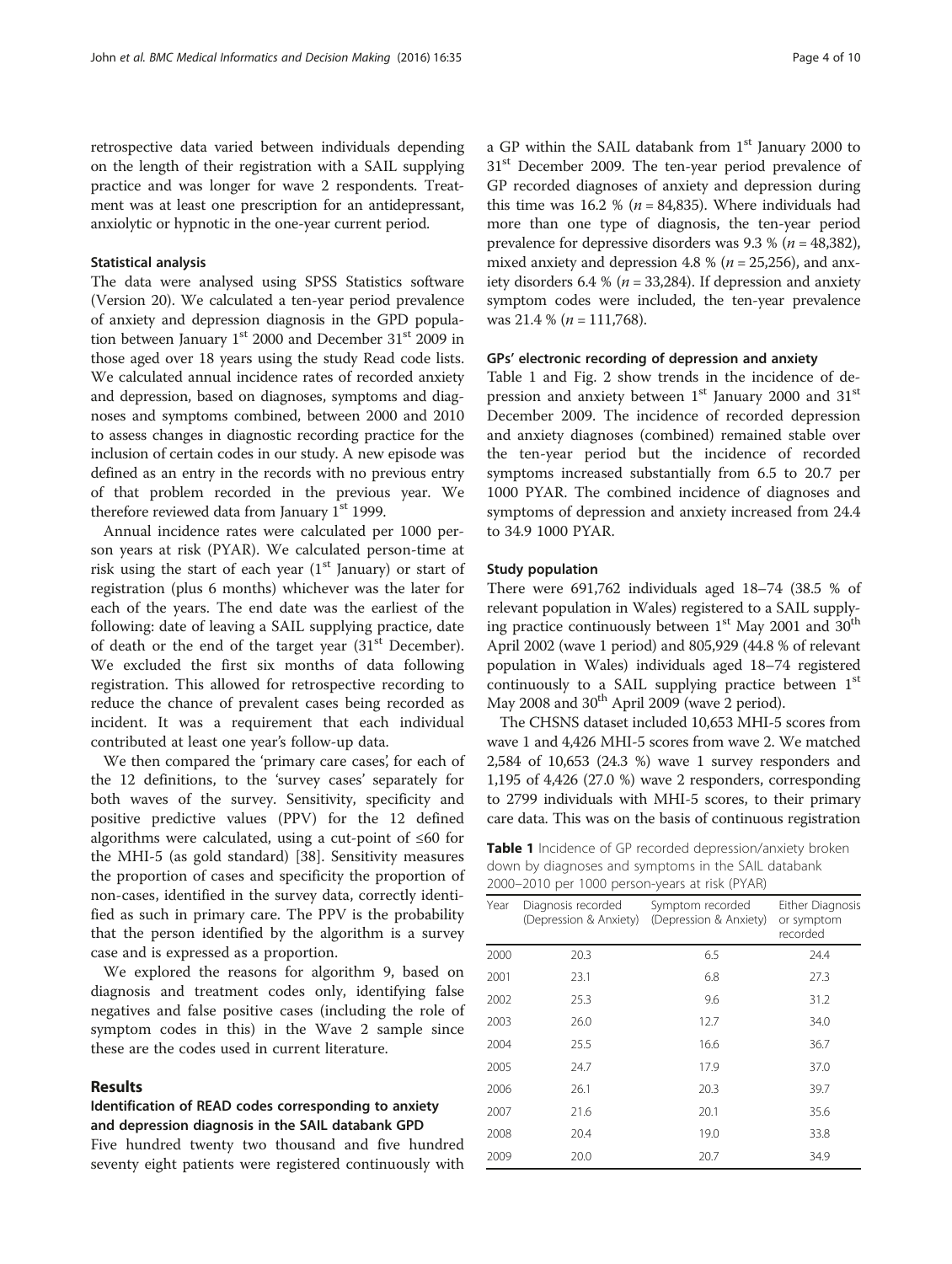

with a SAIL supplying practice for the 12-month period at the time of the survey response. Among these, 824 (32 %) had scores of ≤60 on the MHI-5 at Wave 1 and 395 (33 %) at Wave 2.

There were 84 (3.3 %) CHSNS MHI-5 responders in wave 1 and 54 (4.5 %) in wave 2 linked in SAIL with a current diagnosis or symptom of anxiety and depression in the GPD. There were 198 (7.7 %) responders in wave 1 and 188 (15.7 %) in wave 2 linked in SAIL with a historical diagnosis or symptom of anxiety or depression currently treated in GPD.

#### Validation results

Table 2 shows the sensitivity, specificity and PPV for the comparison of GP Read codes for anxiety and depression diagnoses, symptoms and treatment with MHI-5 data from the CHSNS waves using a cut-point of  $\leq 60$ . As expected, all the algorithms underestimated the prevalence of CMD compared to the MHI-5, particularly those based only on current diagnosis or symptoms. The addition of historical diagnoses with current treatment contributed most to increasing the sensitivity.

#### False positives

Based on algorithm 9 (historical diagnosis currently treated plus current diagnosis treated or untreated) using wave 2 data we incorrectly identified 36 of 800 patients (4.5 %) as a case of CMD in SAIL, all of whom had at least one historical code for a diagnosis of depression and/or anxiety (Table 3). Of these, 35 (97.2 %) were being currently treated.

### False negatives

A total of 280 of 395 (70.9 %) survey cases were not identified using this algorithm (Table 3). Of these, 76 (27.1 %) were currently being treated but had no

diagnostic Read codes for anxiety or depression recorded in their GP records. However, 25 (8.9 %) individuals did have current symptom codes, and 32 (11.4 %) had historical diagnosis codes (17 of whom had a historical symptom code), but were not being currently treated and nine (3.2 %) were registered with a practice but had no record of any attendances with their GP during that one-year period.

The majority of false negatives 200/280 (71 %) had a historical recording of pain and 139/280 (50 %) had one of the following chronic physical diseases–cardiovascular disease, diabetes, digestive disorder, kidney disorder, thyroid problem, chronic migraines, chronic obstructive pulmonary disease or one of the top seven cancers (as defined by World Health Organisation). Thirty-nine of the 280 (14 %) subjects had CMD other than depression and anxiety such as stress or other neurotic disorders. Alcohol dependency accounted for 6.8 % (19/280). Other mental health related disorders such as psychotic disorders and drug dependencies were present; however, they accounted for a very small number.

# **Discussion**

#### Main findings

We have created a set of algorithms to identify cases of CMD anxiety and depression from routinely collected GP data. We linked survey data containing a validated instrument (MHI-5) for CMD to the GP record and compared results with recorded anxiety and depression diagnoses, symptoms and treatment codes to assess the sensitivity, specificity and PPV of the group of codes and algorithms chosen.

We then calculated the ten-year period prevalence and incidence of anxiety and depression diagnosis in a large primary care population. The recorded incidence of combined anxiety and depression diagnoses in Wales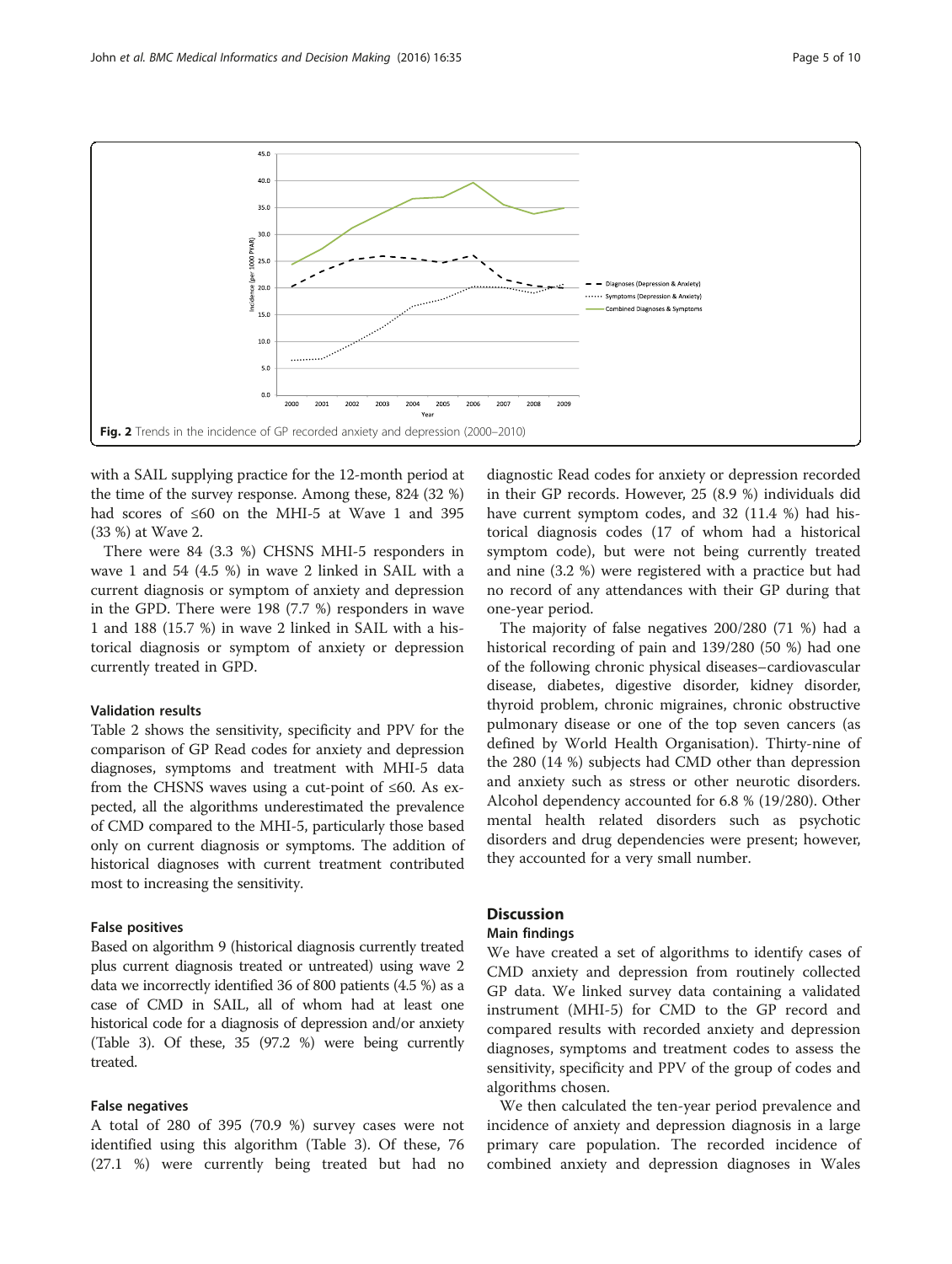Table 2 Sensitivity, specificity, positive predictive value-results comparing GP Read codes for anxiety and depression diagnoses, symptoms and treatmer standard) from the CHSNS waves

| Algorithm: CMD diagnosis/symptom/treatment                        |                                                                                                                                                                                                                                                                                                                                                                                                                                                                                                                                                                                                                                                                 |     | Wave (W) True Positives <sup>a</sup> True negatives <sup>b</sup> |      | Sensitivity Specificity | Positive Predictive<br>value | Numl<br>n (pre<br>W1, n |
|-------------------------------------------------------------------|-----------------------------------------------------------------------------------------------------------------------------------------------------------------------------------------------------------------------------------------------------------------------------------------------------------------------------------------------------------------------------------------------------------------------------------------------------------------------------------------------------------------------------------------------------------------------------------------------------------------------------------------------------------------|-----|------------------------------------------------------------------|------|-------------------------|------------------------------|-------------------------|
| 1. Current treatment only                                         | W1<br>1590<br>268<br>0.33<br>0.90<br>0.61<br>W <sub>2</sub><br>712<br>0.68<br>189<br>0.48<br>0.89<br>W1<br>1737<br>0.68<br>50<br>0.06<br>0.99<br>W <sub>2</sub><br>0.71<br>20<br>792<br>0.99<br>0.05<br>W1<br>0.73<br>48<br>1742<br>0.06<br>0.99<br>0.72<br>W <sub>2</sub><br>18<br>793<br>0.05<br>0.99<br>W1<br>0.68<br>57<br>1733<br>0.07<br>0.99<br>W <sub>2</sub><br>37<br>783<br>0.09<br>0.98<br>0.69<br>53<br>0.71<br>W1<br>1738<br>0.06<br>0.99<br>W <sub>2</sub><br>32<br>785<br>0.98<br>0.68<br>0.08<br>W1<br>0.61<br>272<br>1585<br>0.33<br>0.90<br>W <sub>2</sub><br>710<br>0.68<br>0.89<br>194<br>0.49<br>W1<br>1697<br>0.66<br>121<br>0.15<br>0.96 |     |                                                                  |      |                         |                              |                         |
|                                                                   |                                                                                                                                                                                                                                                                                                                                                                                                                                                                                                                                                                                                                                                                 |     |                                                                  |      |                         |                              |                         |
| 2. Current diagnosis (treated or untreated)                       |                                                                                                                                                                                                                                                                                                                                                                                                                                                                                                                                                                                                                                                                 |     |                                                                  |      |                         |                              |                         |
|                                                                   |                                                                                                                                                                                                                                                                                                                                                                                                                                                                                                                                                                                                                                                                 |     |                                                                  |      |                         |                              |                         |
| 3. Current diagnosis treated                                      |                                                                                                                                                                                                                                                                                                                                                                                                                                                                                                                                                                                                                                                                 |     |                                                                  |      |                         |                              |                         |
|                                                                   |                                                                                                                                                                                                                                                                                                                                                                                                                                                                                                                                                                                                                                                                 |     |                                                                  |      |                         |                              |                         |
| 4. Current diagnosis or symptom (treated or untreated)            |                                                                                                                                                                                                                                                                                                                                                                                                                                                                                                                                                                                                                                                                 |     |                                                                  |      |                         |                              |                         |
|                                                                   |                                                                                                                                                                                                                                                                                                                                                                                                                                                                                                                                                                                                                                                                 |     |                                                                  |      |                         |                              |                         |
| 5. Current diagnosis or symptom (treated only)                    |                                                                                                                                                                                                                                                                                                                                                                                                                                                                                                                                                                                                                                                                 |     |                                                                  |      |                         |                              |                         |
|                                                                   |                                                                                                                                                                                                                                                                                                                                                                                                                                                                                                                                                                                                                                                                 |     |                                                                  |      |                         |                              |                         |
| 6. Current treatment plus untreated current diagnosis or symptom  |                                                                                                                                                                                                                                                                                                                                                                                                                                                                                                                                                                                                                                                                 |     |                                                                  |      |                         |                              |                         |
|                                                                   |                                                                                                                                                                                                                                                                                                                                                                                                                                                                                                                                                                                                                                                                 |     |                                                                  |      |                         |                              |                         |
| 7. Historical or current diagnosis currently treated              |                                                                                                                                                                                                                                                                                                                                                                                                                                                                                                                                                                                                                                                                 |     |                                                                  |      |                         |                              |                         |
|                                                                   | W <sub>2</sub>                                                                                                                                                                                                                                                                                                                                                                                                                                                                                                                                                                                                                                                  | 113 | 765                                                              | 0.29 | 0.96                    | 0.76                         |                         |
| 8. Historical or current diagnosis or symptom currently treated   | W1                                                                                                                                                                                                                                                                                                                                                                                                                                                                                                                                                                                                                                                              | 131 | 1693                                                             | 0.16 | 0.96                    | 0.67                         |                         |
|                                                                   | W <sub>2</sub>                                                                                                                                                                                                                                                                                                                                                                                                                                                                                                                                                                                                                                                  | 138 | 750                                                              | 0.35 | 0.94                    | 0.73                         |                         |
| 9. Historical diagnosis currently treated plus current diagnosis  | W1                                                                                                                                                                                                                                                                                                                                                                                                                                                                                                                                                                                                                                                              | 123 | 1692                                                             | 0.15 | 0.96                    | 0.64                         |                         |
| (treated or untreated)                                            | W <sub>2</sub>                                                                                                                                                                                                                                                                                                                                                                                                                                                                                                                                                                                                                                                  | 115 | 764                                                              | 0.29 | 0.96                    | 0.76                         |                         |
| 10. Historical diagnosis currently treated plus current diagnosis | W1                                                                                                                                                                                                                                                                                                                                                                                                                                                                                                                                                                                                                                                              | 127 | 1691                                                             | 0.16 | 0.96                    | 0.65                         |                         |
| or symptom (treated or untreated)                                 | W <sub>2</sub>                                                                                                                                                                                                                                                                                                                                                                                                                                                                                                                                                                                                                                                  | 126 | 756                                                              | 0.32 | 0.95                    | 0.74                         |                         |
| 11. Historical or current diagnosis or symptom currently treated  | W1                                                                                                                                                                                                                                                                                                                                                                                                                                                                                                                                                                                                                                                              | 133 | 1688                                                             | 0.16 | 0.96                    | 0.65                         |                         |
| plus current diagnosis untreated                                  | W <sub>2</sub>                                                                                                                                                                                                                                                                                                                                                                                                                                                                                                                                                                                                                                                  | 140 | 749                                                              | 0.35 | 0.94                    | 0.73                         |                         |
| 12. Historical or current diagnosis or symptom currently treated  | W1                                                                                                                                                                                                                                                                                                                                                                                                                                                                                                                                                                                                                                                              | 135 | 1688                                                             | 0.17 | 0.96                    | 0.65                         |                         |
| plus current diagnosis or symptom untreated                       | W <sub>2</sub>                                                                                                                                                                                                                                                                                                                                                                                                                                                                                                                                                                                                                                                  | 143 | 748                                                              | 0.36 | 0.94                    | 0.73                         |                         |

<sup>a</sup>Number identified with CMD using MHI-5 data at Wave 1 = 824, at Wave 2 = 395<br><sup>b</sup>Number identified as not having CMD at Wave 1 = 1760, at Wave 2 = 800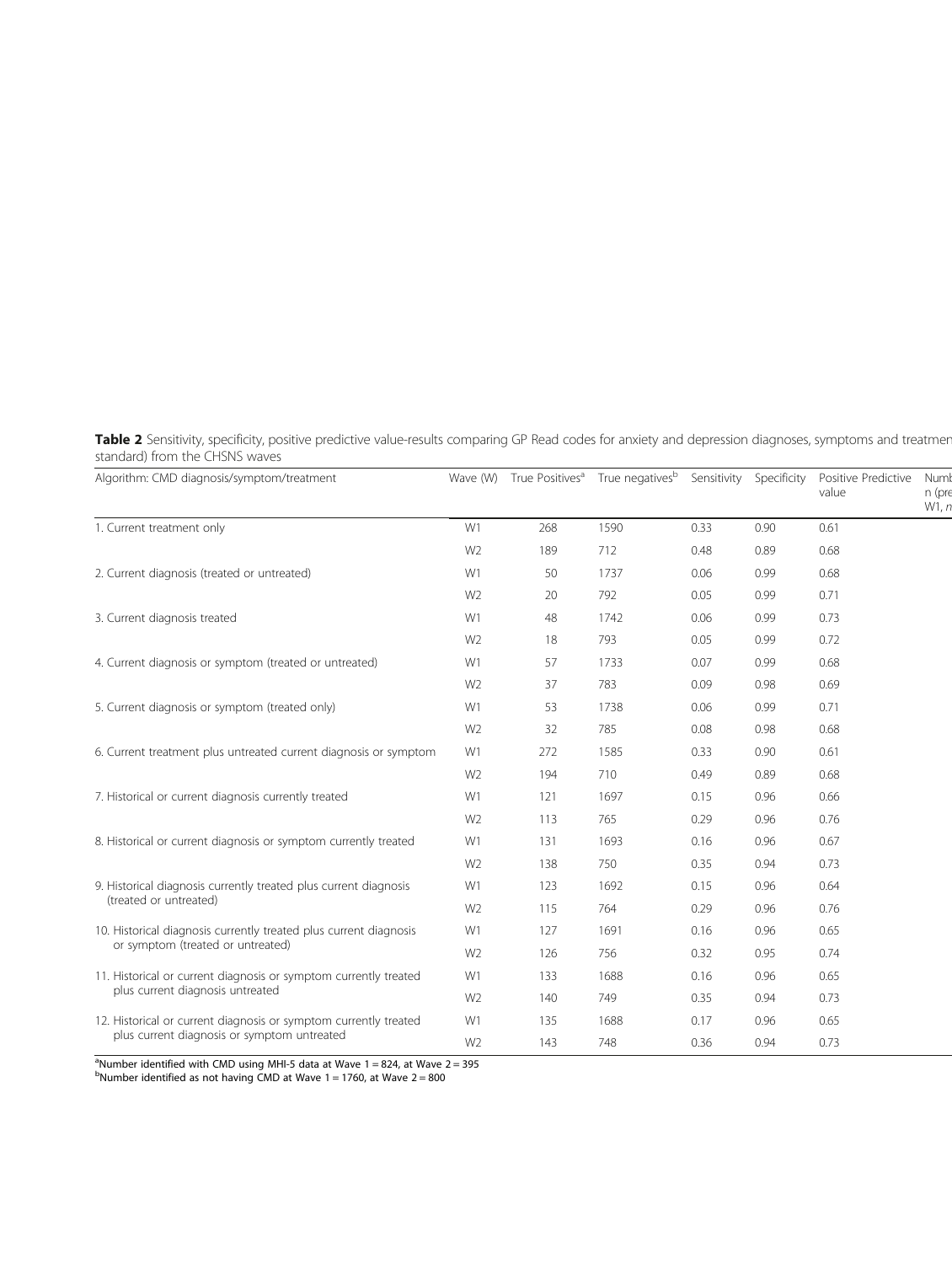|            | MHI-5 CMD case | MHI-5 no CMD | Totals |
|------------|----------------|--------------|--------|
| GPD case   | 115            | 36           | 151    |
| GPD no CMD | 280            | 764          | 1044   |
| Totals     | 395            | 800          | 1195   |

Table 3 False positives and false negatives for Algorithm 9

has remained stable over time while the incidence of symptoms has increased. We therefore included symptom codes in our analysis.

We found that using algorithm 9 (a historical diagnosis currently treated plus a current diagnosis whether treated or untreated) at wave 2 resulted in a specificity of 0.96, sensitivity 0.29 and PPV 0.76. This method improves sensitivity considerably from using current diagnosis alone, as is done in many studies using routine data, whilst specificity remains high. It had the optimal combination of specificity and PPV.

All false positive cases had historical diagnoses and were currently treated. These may be cases that were benefiting from their treatment and were asymptomatic at the time of survey. False negatives, i.e. those identified in the survey as having anxiety and depression but not identified in primary care, were mainly those with historical diagnoses of pain (71 %) or who had chronic co-morbidities (50 %). Approximately 9 % of false negatives had current symptom codes and 14 % had CMD other than depression and anxiety recorded in primary care. The latter is a limitation of using the MHI-scale in its assessment of mental health status.

The MHI-5 scale asks questions relating to current status (previous four weeks) and therefore current symptoms will play an important role in questionnaire completion. Additionally there appears to be an increasing preference over time for recording symptoms over diagnoses in primary care [18, 19]. Adding current symptom codes to the algorithm improved sensitivity (0.32) with a marginal effect on specificity (0.95) and PPV (0.74). This algorithm (algorithm 10) produces a sample size for analysis that is over five times that where current diagnosis (algorithm 2) alone is used to identify cases (Table 2).

## Strengths and limitations

The assessment of CMD using MHI-5 has been made previously [31, 36], although not through data linkage. However the gold standard for identifying cases would be to use the Clinical Interview Schedule-Revised [46]. A strength of this study is the analysis of large population level data giving large sample sizes for calculating the incidence of recorded anxiety and depression. The use of routinely available data minimises the costs of epidemiological research. The linkage of survey data to SAIL data allowed for the validation of Read codes and the use of these Read codes and algorithms in further epidemiological research [47].

Response bias is a potential issue in the CHSNS. The response rate to the first wave of the CHSNS is comparable to many population surveys, but the wave 2 response was lower at 50.2 %. Selection bias is a potential issue in using the GPD. The GPD population studied is large but covers 168 out of 474 practices in Wales and 38.5 % (wave 1 period)/44.8 % (wave 2 period) of the population aged 18–74 years. Those practices that are not currently signed up to SAIL may be in some way different to those that are. This may introduce bias in the estimation of prevalence. However, it is unlikely that the relationship between GP-recorded CMD and CMD measured using the MHI-5 would be different among practices in SAIL and not in SAIL. As such our estimates of the relative performance of the different algorithms are unlikely to have been affected. The sensitivity of our case definitions is higher in wave 2 than wave 1 since more historical data are available and also, possibly, because of the increase in the number of prescriptions issued for antidepressants, anxiolytics and hypnotics over the last decade [18].

A further strength of this study is the inclusion of symptom codes. A recent study [48] found that CMD and sub threshold psychiatric symptoms were both independently associated with new-onset functional disability and significant days lost from work. They suggest leaving symptoms unaccounted for in surveys may lead to gross underestimation of disability related to psychiatric morbidity.

Given the changing patterns of coding behaviour by GPs and the constantly evolving Read code system, assessment of prevalence based on these data alone would be flawed. Analysis of GP utilisation data extrapolates an estimate of community demand and need based upon existing utilisation experience. It says more about mental health resources, practice priorities, help-seeking behaviour and service capacity than about the real prevalence or need in the population. Because we have been able to externally validate these codes using the MHI-5, they can be used as a platform for epidemiological research into the CMD anxiety and depression and as an outcome measure using routinely available GP data for various studies including electronically linking participants in trials and traditional cohorts.

For epidemiological research, using large computerised databases of routinely collected medical records, robust findings rely on validation of methods for case ascertainment. The method of identifying a case of anxiety and depression from routinely collected primary care data, the trade-off between sensitivity and specificity and hence the choice of algorithm, will vary with study design. High specificity and therefore PPV, if necessary at the expense of low sensitivity, is more crucial for validity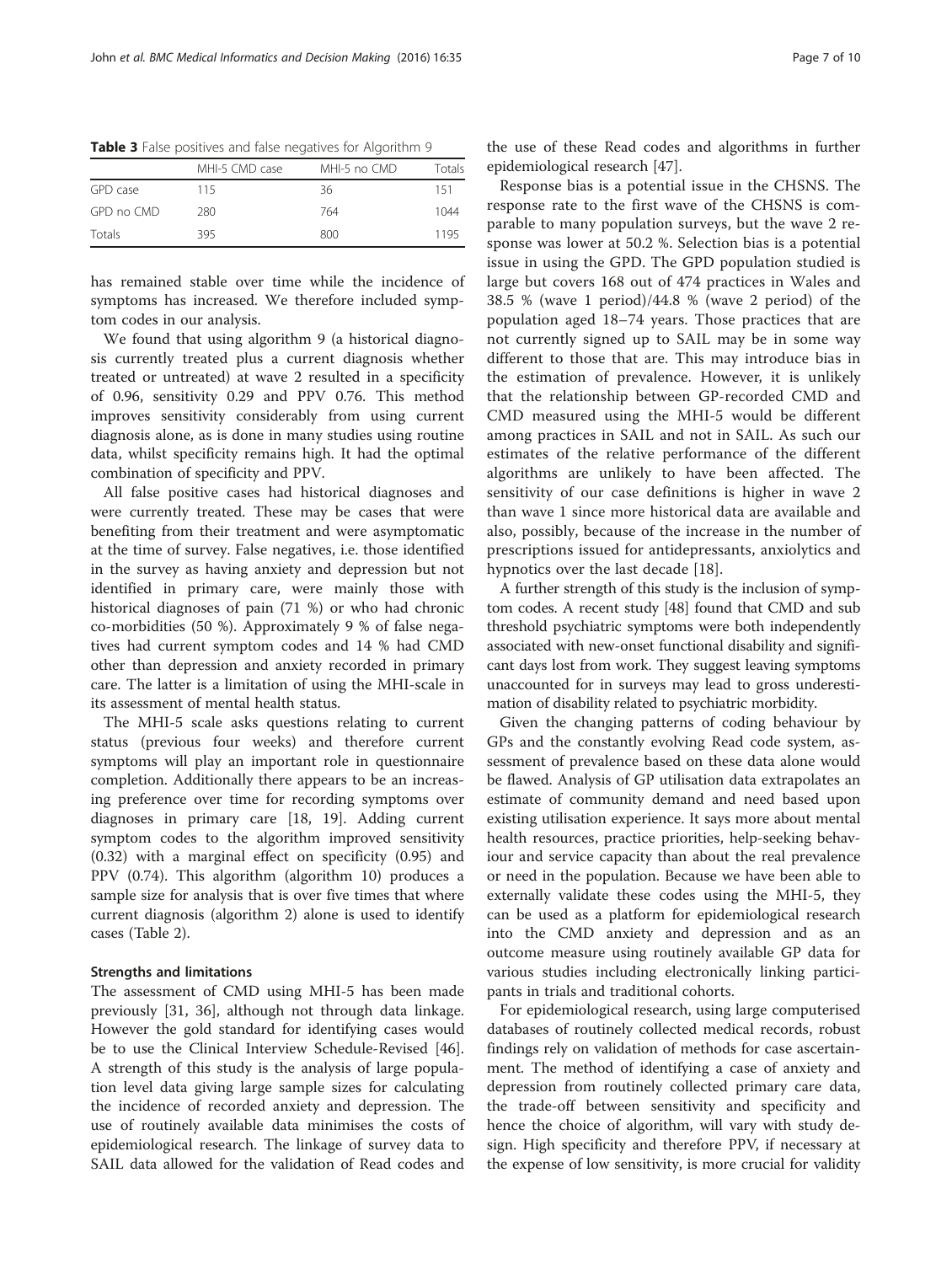in creating primary care e-cohorts so that most cases identified have the disorder of interest. This is particularly important for case control studies, a common design in estudies where identification of large numbers of controls is facilitated. Where the ratio of controls to cases is high, misclassification of cases as controls, i.e. a high false negative rate, may not bias results significantly. However, misclassifying controls as cases has the potential for bias. In such studies high PPVs and specificity are important. We have explored how different combinations of codes and algorithms affect these measures allowing for a more robust understanding when using routine data. For example using the algorithm based on current diagnosis alone is highly specific and comparable with current literature. However the sensitivity is low and the sample size in this study would be small.

# Comparison with previous literature

The prevalence of the CMDs of anxiety and depression found in this study is in keeping with other studies [4, 6, 9]. Changes in primary care recording of anxiety and depression in Wales mirror those found in other large primary care datasets, [18, 19] and justify the inclusion of symptom codes in our analysis rather than reflecting a true decrease in the incidence of the diagnosis of anxiety and depression. Strategies adopted in the Quality and Outcomes framework for those with diagnosed depression may be having unintended consequences on coding patterns possibly resulting in a disincentive to record diagnoses [49].

Based on an MHI-5 cut point of ≤60, GPs diagnosed around 30 % of participants defined as a case of CMD by the MHI-5 score as having anxiety or depression (diagnosis or symptom). This is similar to findings in the Dutch population [39]. Several explanations exist why those with probable CMD do not seek healthcare or, if they do, why the general practitioner does not diagnose them. These include stigma, spontaneous resolution and patients presenting with physical symptoms/problems [47].

## What this study adds

We have developed an algorithm with excellent specificity and high PPV for detecting CMD (anxiety and depression) with a trade off of low but expected sensitivity from routinely collected electronic primary care data for research purposes. The Read code (diagnosis, symptoms and treatment) lists plus the developed algorithms will be applicable to other primary care datasets of routinely collected data, thus creating a platform for future e-cohort research into these conditions. We have demonstrated that using diagnosis and current treatment alone to identify cases for depression and anxiety using routinely collected primary care data will miss a number of true cases given changes in GP recording behaviour. We have also shown that the algorithms are enhanced by the inclusion of current symptoms.

# Implications

De-identified databanks of routinely collected clinical data such as SAIL, CPRD (Clinical Practice Research Database) [50] and THIN (The Health Improvement Network) [51] [provide a rich resource for research. The development of algorithms from complex datasets that identify cases with high PPV is an important step in epidemiological research. This work has implications for future research on the common mental disorders anxiety and depression, and on antidepressants. By understanding the performance of the different algorithms we gain a lot of insight into their potential use for research. We are now including the CMD as mental health outcomes in studies across a range of areas, including the environment, housing, suicide and for clinical research [47, 52–54]. We plan to externally validate the algorithms developed to assess CMD in children and young people using age-appropriate survey data.

# Conclusions

The assessment of cases of CMD (anxiety and depression) based on those with a historical diagnosis currently treated plus a current diagnosis or symptom treated or untreated (algorithm 10) will be useful as a platform for future research in e-cohort studies using routinely collected primary care data. Assessing diagnosis only, in addition, would allow comparison with other literature.

#### Availability of data and materials

Data will not be shared due to permissions granted under the SAIL databank.

# Additional files

Additional file 2: Drug treatment Read Codes V2 used in algorithms. (DOCX 16 kb)

#### Abbreviations

CHSNS: caerphilly health and social needs survey; CMD: common mental disorder; CPRD: clinical practice research database; GPD: general practice dataset; MHI-5: mental health inventory (sub-scale of SF-36); PPV: positive predictive value; PYAR: person years at risk; SAIL: secure anonymised information linkage; SF-36: short form health status questionnaire; THIN: the health improvement network; WDS: welsh demographic service.

#### Competing interests

The authors declare they have no competing interests.

#### Authors' contributions

AJ conceived the study, led in it's design and coordination, conducted the analysis and drafted the manuscript; JM participated in study design, extracted the data, conducted the analysis and drafted the paper; DF, FD, RC, RAL and KL conceived the study and participated in it's design. All authors read and approved the final manuscript.

Additional file 1: Depression and Anxiety Read Codes V2 used in algorithms. (DOCX 16 kb)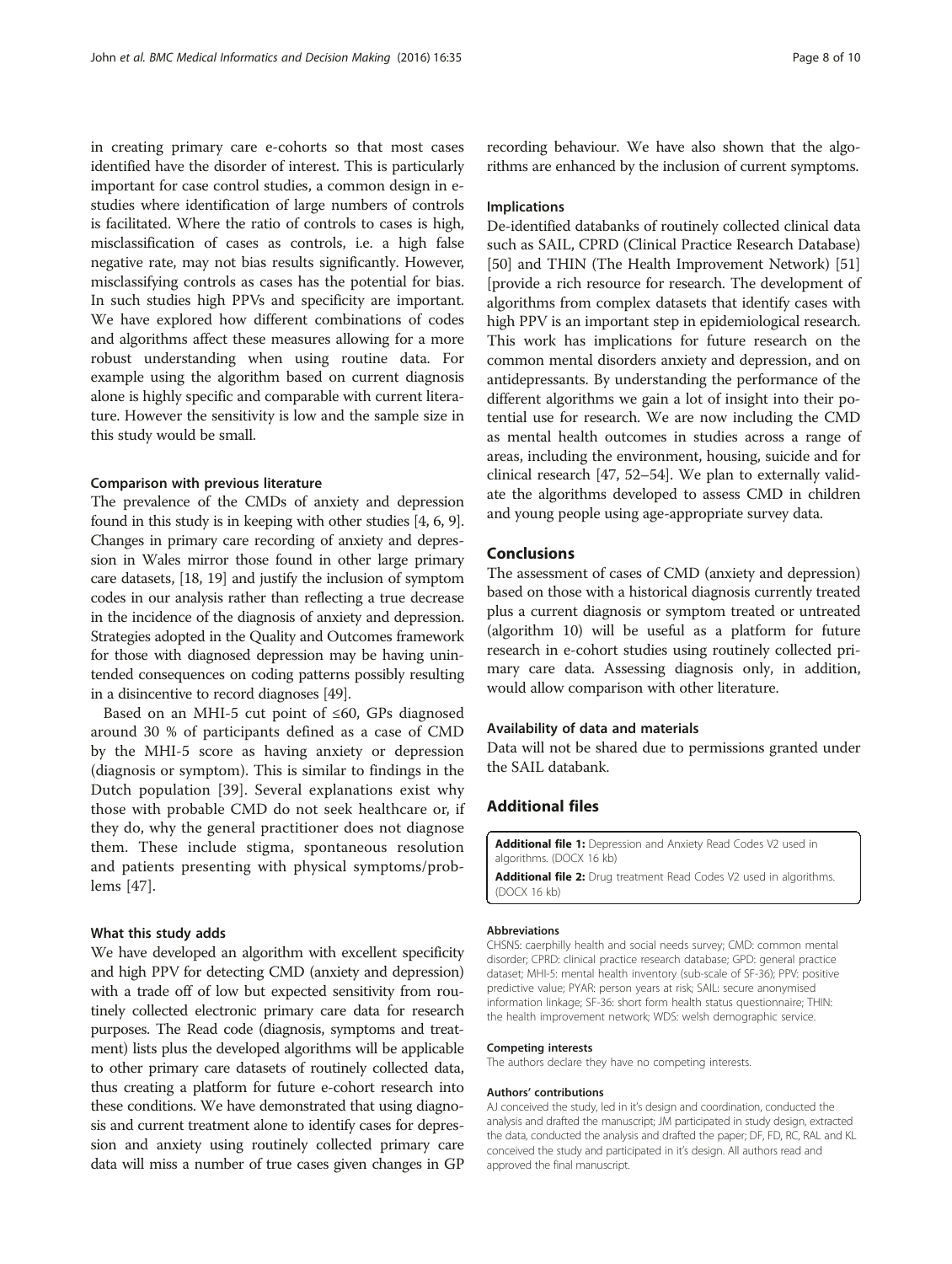#### Acknowledgements

This work was supported by the National Institute for Social Care and Health Research (Welsh Government), NISCHR Grant No: H07-3-03 and the Farr Institute. The Farr Institute is supported by a 10-funder consortium: Arthritis Research UK, the British Heart Foundation, Cancer Research UK, the Economic and Social Research Council, the Engineering and Physical Sciences Research Council, the Medical Research Council, the National Institute of Health Research, Health and Care Research Wales (Welsh Assembly Government), the Chief Scientist Office (Scottish Government Health Directorates), the Wellcome Trust, (MRC Grant No: MR/K006525/1). The funding bodies played no role in the design, analysis and interpretation of the data nor in the writing of the manuscript.

#### Author details

<sup>1</sup> Farr Institute of Health Informatics Research, Swansea University Medical School, Singleton Park, Swansea SA2 8PP, UK. <sup>2</sup>Public Health Wales NHS Trust, Cardiff, UK. <sup>3</sup>Institute of Primary Care and Public Health, School of Medicine, Cardiff University, Cardiff CF14 4YS, UK. <sup>4</sup>School of Social and Community Medicine, University of Bristol, Oakfield House, Oakfield Grove, Bristol BS8 2BN, UK.

# Received: 15 April 2015 Accepted: 10 March 2016 Published online: 15 March 2016

#### References

- 1. Croft-Jeffreys C, Wilkinson G. Estimated costs of neurotic disorder in UK general practice 1985. Psychol Med. 1989;19(3):549–58.
- 2. Ford E, Clark C, McManus S, Harris J, Jenkins R, Bebbington P, Brugha R, Meltzer H, Stansfeld SA. Common mental disorders, unemployment and welfare benefits in England. Public Health. 2010;124:675–81.
- 3. Dewa CS, Thompson AH, Jacobs P. The association of treatment of depressive episodes and work productivity. Can J Psychiatr. 2011;56:743–50.
- 4. Russ TC, Stamatakis E, Hamer M, Starr JM, Kivimaki M, Batty GD. Association between psychological distress and mortality: individual participant pooled analysis of 10 prospective cohort studies. Br Med J. 2012;345, e4933.
- 5. Kessler RC, Chui WT, Demler O, Walters EE. Prevalance, severity, and comorbidity of twelve-month DSM-IV Disorders in the National Comorbidity Survey Replication (NCS-R). Arch Gen Psychiatry. 2005;62(2):617–27.
- 6. Weich S. Prevention of the common mental disorders: a public health perspective. Psychol Med. 1997;27(4):757–64.
- 7. Bebbington PE, Meltzer H, Brugha TS, Farrell M, Jenkins R, Ceresa C, Lewis G. Unequal access and unmet need: neurotic disorders and the use of primary care services. Psychol Med. 2000;30(6):1359–67.
- 8. Egede LE. Failure to recognize depression in primary care: issues and challenges. J Gen Intern Med. 2007;22(5):701–3.
- 9. Cepoiu M, McCusker J, Cole MG, Sewitch M, Belzile E, Ciampi A. Recognition of depression by non-psychiatric physicians–a systematic literature review and meta-analysis. J Gen Intern Med. 2008;23(1):25–36.
- 10. Simon GE, Fleck M, Lucas R, Bushnell DM. Prevalence and predictors of depression treatment in an international primary care study. Am J Psychiatr. 2004;161(9):1626–34.
- 11. Brugha TS, Bebbington PE, Singleton N, Melzer D, Jenkins R, Lewis G, Farrell M, Bhugra D, Lee A, Meltzer H. Trends in service use and treatment for mental disorders in adults throughout Great Britain. Br J Psychiatry. 2004; 185:378–84.
- 12. Bebbington P, Meltzer H, Brugha T, Farrell M, Jenkins R, Ceresa C, Lewis G. Unequal access and unmet need: neurotic disorders and the use of primary care services. Int Rev Psychiatry. 2003;15(1–2):115–22.
- 13. Jarman B. Identification of underprivileged areas. Br Med J (Clin Res Ed). 1983;286(6379):1705–9.
- 14. Jarman B. Underprivileged areas: validation and distribution of scores. Br Med J (Clin Res Ed). 1984;289(6458):1587–92.
- 15. Jarman B. Jarman index. Br Med J. 1991;302(6782):961–2.
- 16. Jarman B, Hirsch S, White P, Driscoll R. Predicting psychiatric admission rates. Br Med J. 1992;304(6835):1146–51.
- 17. Hyde J, Evans J, Sharp D, Croudace T, Harrison G, Lewis G, Araya R. Deciding who gets treatment for depression and anxiety: a study of consecutive GP attenders. Br J Gen Pract. 2005;55(520):846–53.
- 18. Rait G, Walters K, Griffin M, Buszewicz M, Petersen I, Nazareth I. Recent trends in the incidence of recorded depression in primary care. Br J Psychiatry. 2009;195(6):520–4.
- 19. Walters K, Rait G, Griffin M, Buszewicz M, Nazareth I. Recent trends in the incidence of anxiety diagnoses and symptoms in primary care. PLoS One. 2012;7(8), e41670.
- 20. Herrett E, Thomas SL, Schoonen WM, Smeeth L, Hall AJ. Validation and validity of diagnoses in the General Practice Research Database: a systematic review. Br J Clin Pharmacol. 2010;69(1):4–14.
- 21. McGregor J, Brooks C, Chalasani P, Chukwuma J, Hutchings H, Lyons RA, Lloyd K. The Health Informatics Trial Enhancement Project (HITE): Using routinely collected primary care data to identify potential participants for a depression trial. Trials. 2010;11:39.
- 22. Fone DL, Dunstan F, John A, Lloyd K. Associations between common mental disorders and the Mental Illness Needs Index in community settings. Multilevel analysis. Br J Psychiatry. 2007;191:158–63.
- 23. Fone DL, Dunstan F, White J, Kelly M, Farewell D, Lyons R, Lloyd K. The Caerphilly Health and Social Needs electronic cohort study (E-CATALYsT). Int J Epidemiol. 2013;42(6):1620–8.
- 24. Fone DL, White J, Farewell D, Kelly M, John G, Lloyd K, Williams G, Dunstan F. Effect of neighbourhood deprivation and social cohesion on mental health inequality: multilevel population-based longitudinal study. Psychol Med. 2013;44(11):2449–60.
- 25. Ware Jr JE, Gandek B. Overview of the SF-36 Health Survey and the International Quality of Life Assessment (IQOLA) Project. J Clin Epidemiol. 1998;51(11):903–12.
- 26. Ware JE, Snow KK, Kosinski M. SF-36 Health Survey: Manual and Interpretation Guide. Lincoln, RI: Quality Metric Incorporated; 2000.
- 27. Goldberg D, Bridges K, Duncan-Jones P, Grayson D. Detecting anxiety and depression in general medical settings. Br Med J. 1988;297(6653):897–9.
- 28. Lewis G, Booth M. Regional differences in mental health in Great Britain. J Epidemiol Community Health. 1992;46(6):608–11.
- 29. Hayes V, Morris J, Wolfe C, Morgan M. The SF-36 health survey questionnaire: is it suitable for use with older adults? Age Ageing. 1995;24(2):120–5.
- 30. Hill S, Harries U, Popay J. Is the short form 36 (SF-36) suitable for routine health outcomes assessment in health care for older people? Evidence from preliminary work in community based health services in England. J Epidemiol Community Health. 1996;50(1):94–8.
- 31. McCabe CJ, Thomas KJ, Brazier JE, Coleman P. Measuring the mental health status of a population: a comparison of the GHQ-12 and the SF-36 (MHI-5). Br J Psychiatry. 1996;169(4):516–21.
- 32. Winston M, Smith J. A trans-cultural comparison of four psychiatric casefinding instruments in a Welsh community. Soc Psychiatry Psychiatr Epidemiol. 2000;35(12):569–75.
- 33. Fone DL, Dunstan F, Christie S, Jones A, West J, Webber M, Lester N, Watkins J. Council tax valuation bands, socio-economic status and health outcome: a cross-sectional analysis from the Caerphilly Health and Social Needs Study. BMC Public Health. 2006;6:115.
- 34. Skapinakis P, Lewis G, Araya R, Jones K, Williams G. Mental health inequalities in Wales, UK: multi-level investigation of the effect of area deprivation. Br J Psychiatry. 2005;186:417–22.
- 35. Weinstein MC, Berwick DM, Goldman PA, Murphy JM, Barsky AJ. A comparison of three psychiatric screening tests using receiver operating characteristic (ROC) analysis. Med Care. 1989;27(6):593–607.
- 36. Berwick DM, Murphy JM, Goldman PA, Ware Jr JE, Barsky AJ, Weinstein MC. Performance of a five-item mental health screening test. Med Care. 1991; 29(2):169–76.
- 37. Ware JE, Kosinski M, Dewey JE. How to score version two of the SF-36 Health Survey. Licoln: QualityMetric Incorporated; 2000.
- 38. Kelly MJ, Dunstan FD, Lloyd K, Fone DL. Evaluating cutpoints for the MHI-5 and MCS using the GHQ-12: a comparison of five different methods. BMC Psychiatry. 2008;8:10.
- 39. Hoeymans N, Garssen AA, Westert GP, Verhaak PF. Measuring mental health of the Dutch population: a comparison of the GHQ-12 and the MHI-5. Health Qual Life Outcomes. 2004;2:23.
- 40. Ford DV, Jones KH, Verplancke JP, Lyons RA, John G, Brown G, Brooks CJ, Thompson S, Bodger O, Couch T. The SAIL Databank: building a national architecture for e-health research and evaluation. BMC Health Serv Res. 2009;9:157.
- 41. Lyons RA, Jones KH, John G, Brooks CJ, Verplancke JP, Ford DV, Brown G, Leake K. The SAIL databank: linking multiple health and social care datasets. BMC Med Inform Decis Mak. 2009;9:3.
- 42. International Classification of Diseases [http://apps.who.int/classifications/ icd10/browse/2015/en#/V]. Accessed 14 March 2016.